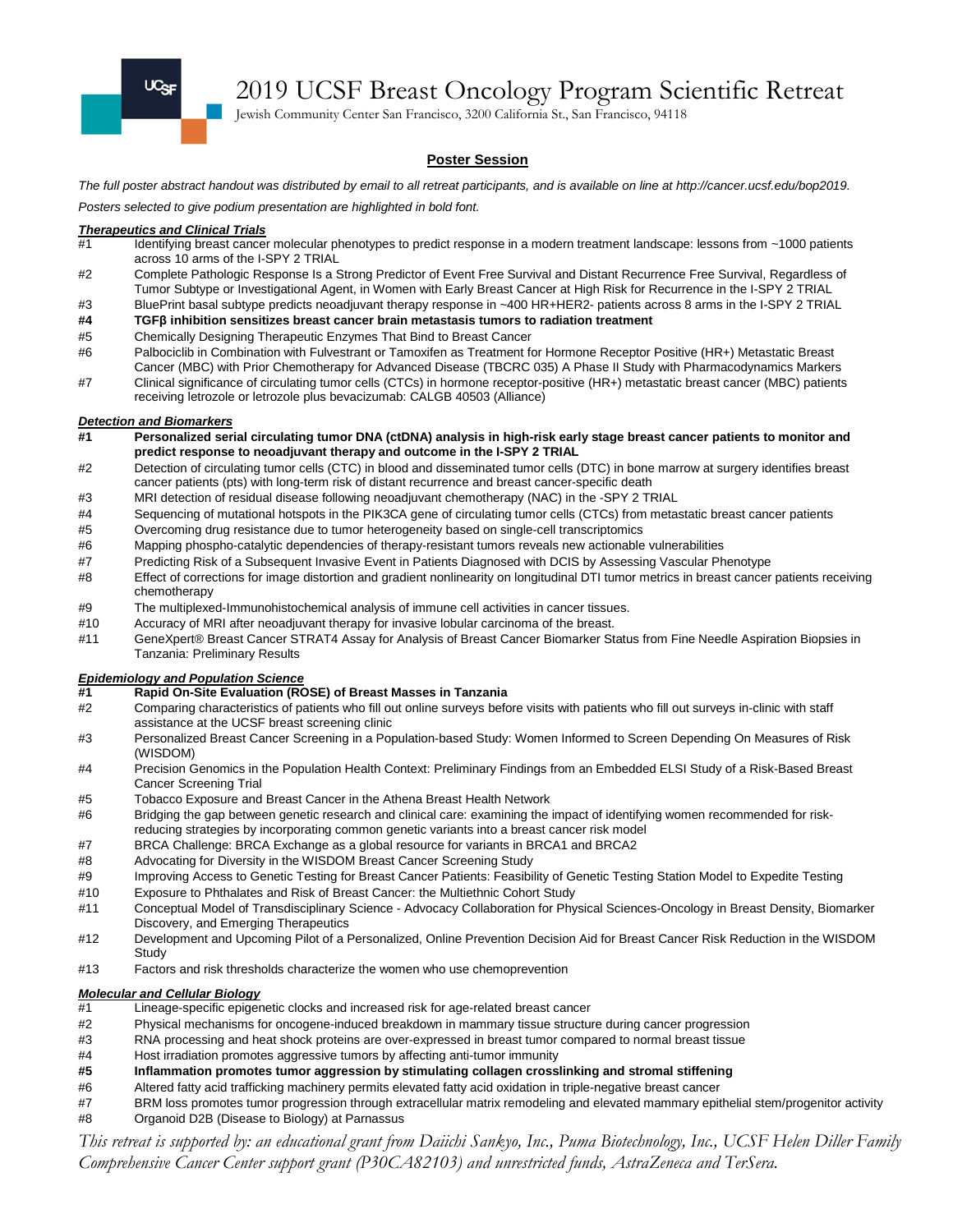# **Therapeutics and Clinical Trials #4 – BEST THERAPEUTICS AND CLINICAL TRIALS POSTER**

## **TGFβ inhibition sensitizes breast cancer brain metastasis tumors to radiation treatment**

*Alba Gonzalez-Junca, Luis D. Borrero-Garcia, Denis Beckford Vera, Henry Van Brocklin, Benjamin Franc and Mary Helen Barcellos-Hoff*

*Department of Radiation Oncology and Helen Diller Family Comprehensive Cancer Center, University of California, San Francisco, CA, USA*

Presenting Author: Luis D. Borrero Garcia, PhD Radiation Oncology luis.borrerogarcia@ucsf.edu

### **Abstract**

Breast cancer brain metastases (BCBM) are associated with poor prognosis and limited therapeutic options. Current efforts focus on developing approaches to improve response to radiation therapy (RT) to test whether inhibition of transforming growth factor beta (TGFβ) improves response of brain adapted (BrA) breast cancer to radiation therapy. The rationale for this comes from previous studies that showed that TGFβ is activated in irradiated tissue affecting the composition of the tumor microenvironment and enhancing the ability of tumor cells to survive DNA damage. We first image TGFβ activity in situ using fresolimumab (GC1008), the humanized 1D11 TGFβ neutralizing antibody, radiolabeled with <sup>89</sup>Zr for PET-CT imaging (<sup>89</sup>Zr-fresolimumab). Mice harboring irradiated (15 Gy) 4T1-BrA flank tumors displayed a heightened PET/CT signal compared to un-radiated tumors. We collected irradiated and non-irradiated tumors and perform dual immunofluorescence staining for active TGFβ and phospho-SMAD2. We found  $TGF\beta$  intensity correlated with the radioactivity of each tumor, which shows specificity of <sup>89</sup>Zr- fresolimumab to detect TGFβ activity in vivo. Next, we tested if inhibition of TGFβ improves response of 4T1-BrA intracranial tumor models to RT. Tumor growth was quantified by measuring bioluminescence (BLI) using IVIS-Xenogen. Image-guided radiation therapy using an Xstrahl small animal radiation research platform and Muriplan planning software was used to deliver a single dose of 10 Gy (sRT) or 5 daily fractions of 6 Gy (fRT). Murine TGFβ neutralizing monoclonal antibody, 1D11, was administered i.p. and mice were monitored by BLI and physical symptoms. Combine treatment with 1D11 and RT led to an increase in median survival compared to RT alone using fRT (49 vs 31 days) or sRT (41 vs 33 days). fRT eliminated tumors in 4/9 mice whereas sRT eliminated 2/12. Double treated mice had similar response by fRT (3/8), but increased with sRT (5/13). Mice that showed complete rejection of tumor were re-challenged with subcutaneous injections of the same tumor cells. Re-challenge showed that only sRT double-treated 4T1-BrA rejected newly tumors. Effective intracranial control of BCBM was achieved by RT and TGFβ inhibition of intracranial tumors and subsequent rejection of tumor re-challenge indicates effective intracranial tumor control can elicit immune memory.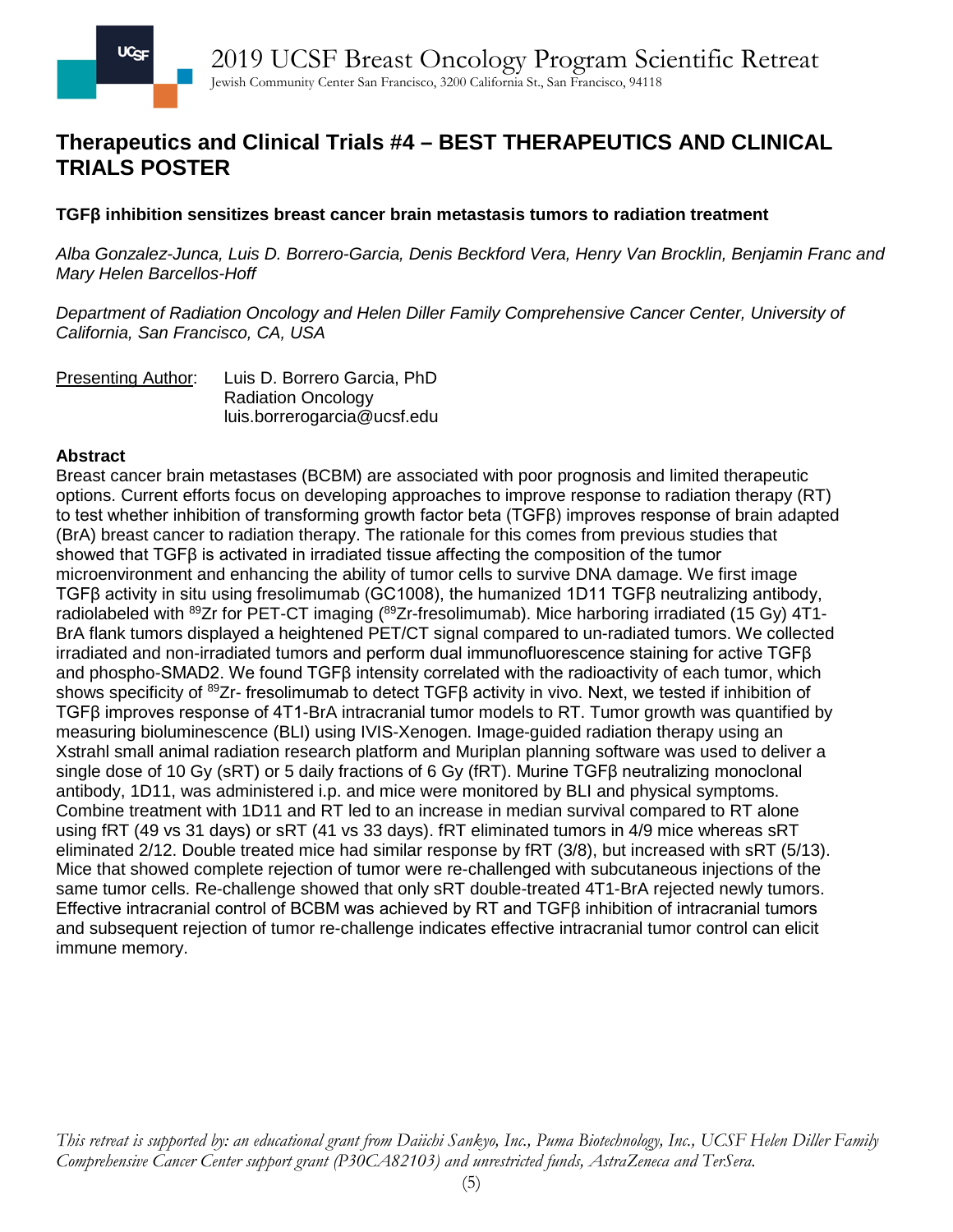# **Detection and Biomarkers #1 – BEST DETECTION AND BIOMARKERS POSTER**

### **Personalized serial circulating tumor DNA (ctDNA) analysis in high-risk early stage breast cancer patients to monitor and predict response to neoadjuvant therapy and outcome in the I-SPY 2 TRIAL**

*Authors: 1.Mark Jesus M Magbanua mark.magbanua@ucsf.edu<sup>1</sup> , 2.Lamorna Brown-Swigart lamorna.swigart@ucsf.edu<sup>1</sup> , 3.Gillian L Hirst gill.hirst@ucsf.edu1, 4.Christina Yau cyau@buckinstitute.org<sup>1</sup> , 5.Denise Wolf denise.wolf@ucsf.ed , 6.Aye Aye Ma ayeaye.ma@ucsf.ed , 7.Elizabeth Bergin [elizabeth.bergin@ucsf.edu](mailto:elizabeth.bergin@ucsf.edu1)<sup>1</sup> , 8.Sara Venters sara.venters@ucsf.edu<sup>1</sup> , 9.Himanshu Sethi hisethi@natera.com<sup>2</sup> , 10.Hsin-Ta Wu hwu@natera.com<sup>2</sup> , 11.Raheleh Salari rsalari@natera.com2 , 12.Tony Tin ttin@natera.com<sup>2</sup> , 13.Sarah Sawyer ssawyer@natera.com<sup>2</sup> , 14.Maggie Louie mlouie@natera.com<sup>2</sup> , 15.Bernhard Zimmermann bzimmermann@natera.com<sup>2</sup> , 16.Cheng-Ho Jimmy Lin jlin@natera.com<sup>2</sup> , 17.Jonathan Keats jkeats@tgen.org<sup>3</sup> , 18.Winnie S Liang wliang@tgen.org<sup>3</sup> , 19.Lori Cuyugan lcuyugan@tgen.org<sup>3</sup> , 20.Daniel Enrique*  DEnriquez@tgen.org<sup>3</sup>, 21.Debasish Tripathy DTripathy@mdanderson.org<sup>4</sup>, 22.Amy Jo Chien *jo.chien@ucsf.edu<sup>1</sup> , 23.Andres Forero aforero@uab.edu<sup>7</sup> , 24.Angela DeMichele angela.demichele@uphs.upenn.edu6, 25.Minetta Liu liu.minetta@mayo.edu5, 26.Amy L Delson amyldelson@gmail.com<sup>1</sup> , 27.Smita Asare smita.asare@quantumleaphealth.org<sup>1</sup> , 28.Laura Esserman laura.esserman@ucsf.edu1, 29.Laura van't Veer laura.vantveer@ucsf.edu1 and 30.I-SPY 2 Consortium ispy2dapc@quantumleaphealth.org<sup>1</sup> .*

*Institutions: <sup>1</sup> University of California San Francisco, San Francisco, California, United States; <sup>2</sup> Natera Inc, San Carlos, California, United States; <sup>3</sup> TGEN, Phoenix, Arizona, United States; 4MD Anderson Cancer Center, Houston, Texas, United States; <sup>5</sup> Mayo Clinic, Rochester, Minnesota, United States; <sup>6</sup> University of Pennsylvania, Philadephia, Pennsylvania, United States and 7University of Alabama, Birmingham, Alabama, United States.*

Presenting Author: Mark Jesus Magbanua, PhD Laboratory Medicine, Van't Veer Laboratory mark.magbanua@ucsf.edu

### **Abstract**

Body: ctDNA analysis offers a non-invasive approach for monitoring response and resistance to treatment. Serial ctDNA testing during neoadjuvant therapy (NAT) may provide early indicators of emerging resistance and disease progression. In this study, we analyzed ctDNA from high-risk early breast cancer patients who received NAT and definitive surgery in the I-SPY 2 TRIAL (NCT01042379). We hypothesize that (1) assessment of ctDNA levels early in treatment will improve the performance of molecular and imaging-based predictors of pathologic complete response (pCR) to NAT; and (2) levels of ctDNA after NAT are associated with residual cancer burden and recurrence [distant recurrence free survival (DRFS)].

Methods: ctDNA analysis was performed in 84 high-risk stage II and III breast cancer patients randomized to neoadjuvant investigational agent (n=52), AKT inhibitor MK-2206 (M) in combination with paclitaxel (T) followed by doxorubicin and cyclophosphamide (AC) (M+T->AC), or standard-of-care (T->AC) (n=32). HER2+ patients also received trastuzumab (H).

Serial plasma was collected before NAT (T0), early treatment (3 weeks, T1), between regimens (12 weeks, T2), and after NAT prior to surgery (T3). Mutational profiles derived from pretreatment tumor biopsy and normal matched DNA whole exome sequencing were used to design personalized assays targeting 16 patientspecific somatic variants to detect ctDNA in serial plasma.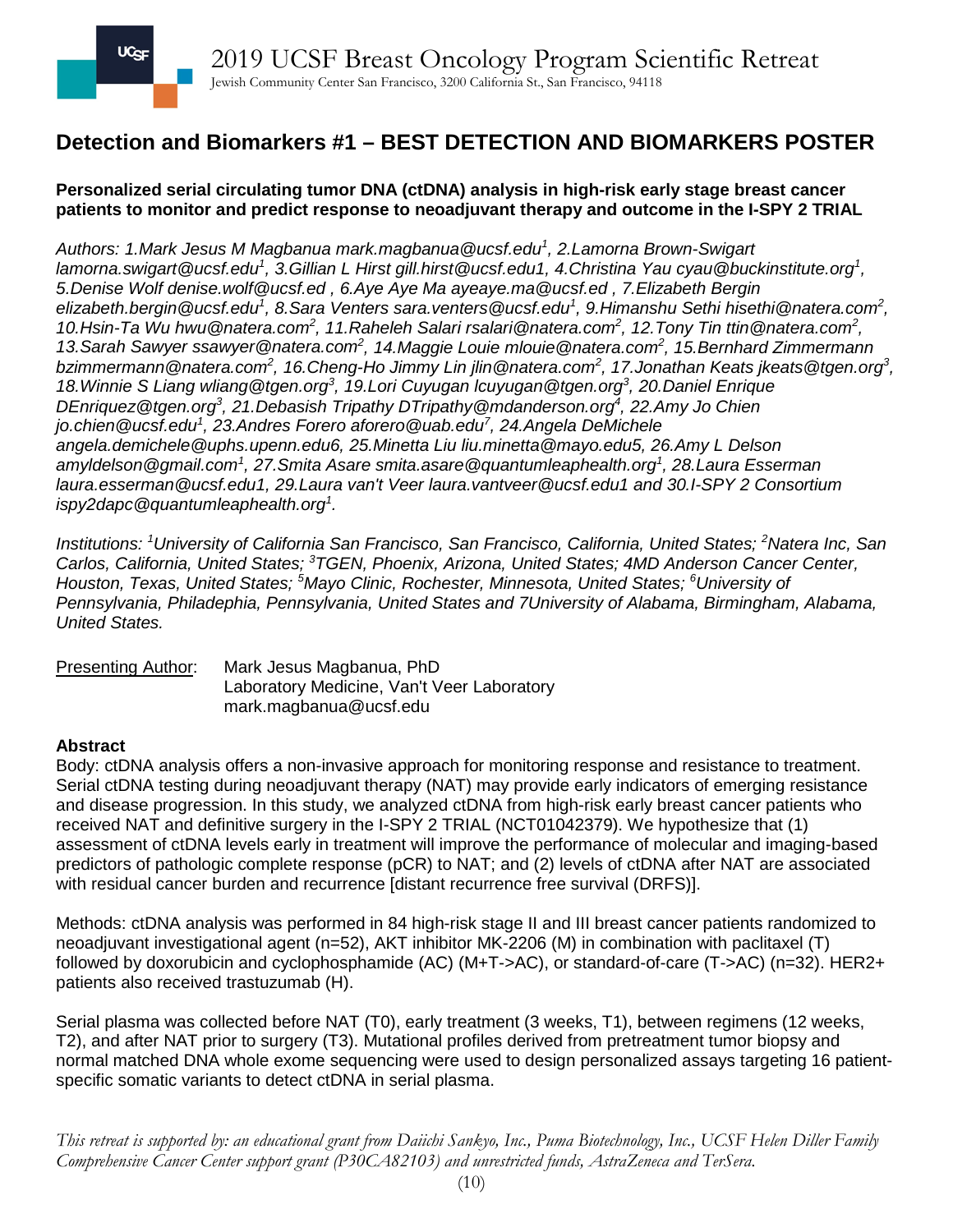

2019 UCSF Breast Oncology Program Scientific Retreat

Jewish Community Center San Francisco, 3200 California St., San Francisco, 94118

Results: Of the 84 patients in this study, 43% were HR-/HER2- (TNBC), 35% HR+/HER2-, and 23% HER2+. In total, 74% (61 of 83), 35% (28 of 79), 14% (9 of 65), and 8% (5 of 61) were positive for ctDNA at timepoints T0, T1, T2, and T3, respectively. At T0, ctDNA positivity and levels (average number of mutant molecules detected per mL) were significantly associated with increased tumor burden (by clinical and MRI examination), more aggressive tumor biology (as reflected in higher Mammaprint scores and grade) and subtype (HER2+ and TNBC). In some cases, the dynamics of ctDNA levels during neoadjuvant therapy reflected changes in tumor responses as measured by MRI. Twenty-seven percent (27%) of the 84 patients achieved a pCR and all patients who were ctDNA-positive at T3 (n=5) did not achieve a pCR. For patients who are ctDNA+ at T0, early clearance of ctDNA predicted pCR (OR=3.38; LR p=0.040) and RCB 0/1 (OR=3.56; LR p=0.028). The presence of ctDNA after neoadjuvant therapy was significantly associated with poor distant recurrence-free survival (HR: 7.42; 95% CI,1.66-33.21; p=0.002) and event-free survival (HR: 9.11; 95% CI, 2.44-34.06; p=0.0001).

Conclusions: Our study provides a platform to evaluate the clinical significance of ctDNA for serial monitoring of response to NAT. Accurate and early response prediction by highly sensitive ctDNA analysis can facilitate a timely and judicious change in treatment to improve patients' chances of achieving a pCR. Finally, personalized ctDNA testing may complement imaging and pathologic evaluation of tumor response to fine-tune pCR as a surrogate endpoint for improved DRFS and EFS.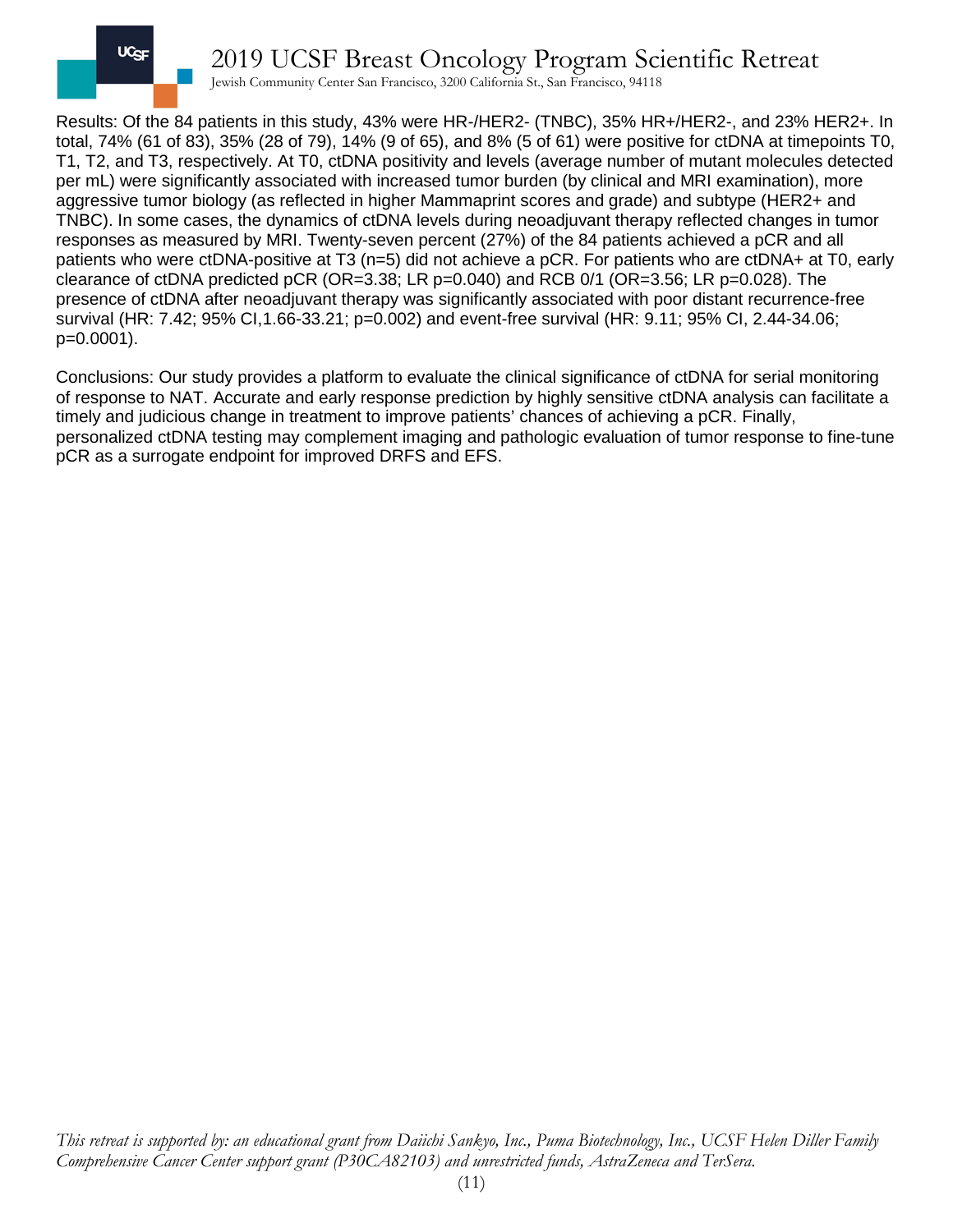## **Epidemiology and Population Science #1 – BEST EPIDEOMOLOGY AND POPULATION SCIENCE POSTER**

## **Rapid On-Site Evaluation (ROSE) of Breast Masses in Tanzania**

Asteria Kimambo MD<sup>1</sup>, Godfrey S. Philipo MD MPH<sup>1</sup>, Ronald Balassanian MD<sup>2</sup>, Beatrice P Mushi MD MPH <sup>1</sup>, *Msiba Selekwa Nyeriga MD<sup>1</sup>, Britt-Marie Ljung MD<sup>2</sup>, Katherine Van Loon MD MPH<sup>2</sup>, Elia Mmbaga MD PhD<sup>1</sup>, Edda Vuhahula DDS PhD1 \*, Dianna Ng MD2 \**

### *\*co-senior authors*

*Affiliation: <sup>1</sup> Muhimbili University of Health and Allied Sciences, <sup>2</sup> University of California, San Francisco*

Presenting Author: Dianna Ng, MD; co-presenter Ronald Balassanian, MD Pathology [Dianna.Ng@ucsf.edu](mailto:Dianna.Ng@ucsf.edu) and Ronald.Balassanian@ucsf.edu

### **Abstract**

Introduction: Fine needle aspiration biopsy (FNAB) is a rapid, minimally invasive and cost-effective technique ideal for low resource settings. Breast FNAB has high accuracy when performed by a trained operator. FNAB can be combined with rapid on-site evaluation (ROSE) to assess adequacy, triage for ancillary testing, and determining preliminary diagnoses. Feasibility and accuracy of ROSE in determining cellular adequacy and preliminary diagnoses in a low-resource setting was evaluated at an FNA Clinic at a national hospital in Dar es Salaam.

Methods: IRB approval was obtained from all participating institutions. Adult patients with a breast mass who presented to the clinic were enrolled in the study with informed consent from Jan 2018 to present. FNAB was performed by one author (AK) who received intensive training in FNAB at the affiliated institution in the United States. ROSE using toluidine blue stain on alcohol-fixed smears was performed to determine the adequacy, and categorized as low, moderate or high cellularity. Preliminary diagnoses, categorized as benign or malignant, were compared to the final diagnoses.

Results: A total of 88 patients were enrolled (median age 49 years, range 23-78). All cases were adequate in cellularity. ROSE was malignant in 63 (72%) and benign in 25 (28%) patients. The concordance between ROSE and final diagnosis was 96% (85/88). The 3 discordant cases were malignant at ROSE, but diagnosed as benign on final review of the Pap stained slides. Diagnoses included fat necrosis, proliferative fibrocystic change, and benign breast tissue. There were 28 cases with 1 pass, 24 with 2 passes, 30 with 3 passes and 6 with 4 passes. All malignant cases had at least one pass that had moderate or high cellularity.

Conclusion: ROSE is a simple, cost-effective method to determine adequacy and cellularity in a low-resource setting. With training, ROSE can be used to determine preliminary diagnoses with high accuracy. Accurate ROSE allows for triage for ancillary testing, optimizing the use of scarce resources for patients when indicated while reducing inadequate FNAB rates and the need for repeat biopsies, and to help identify patients for specialized cancer care.